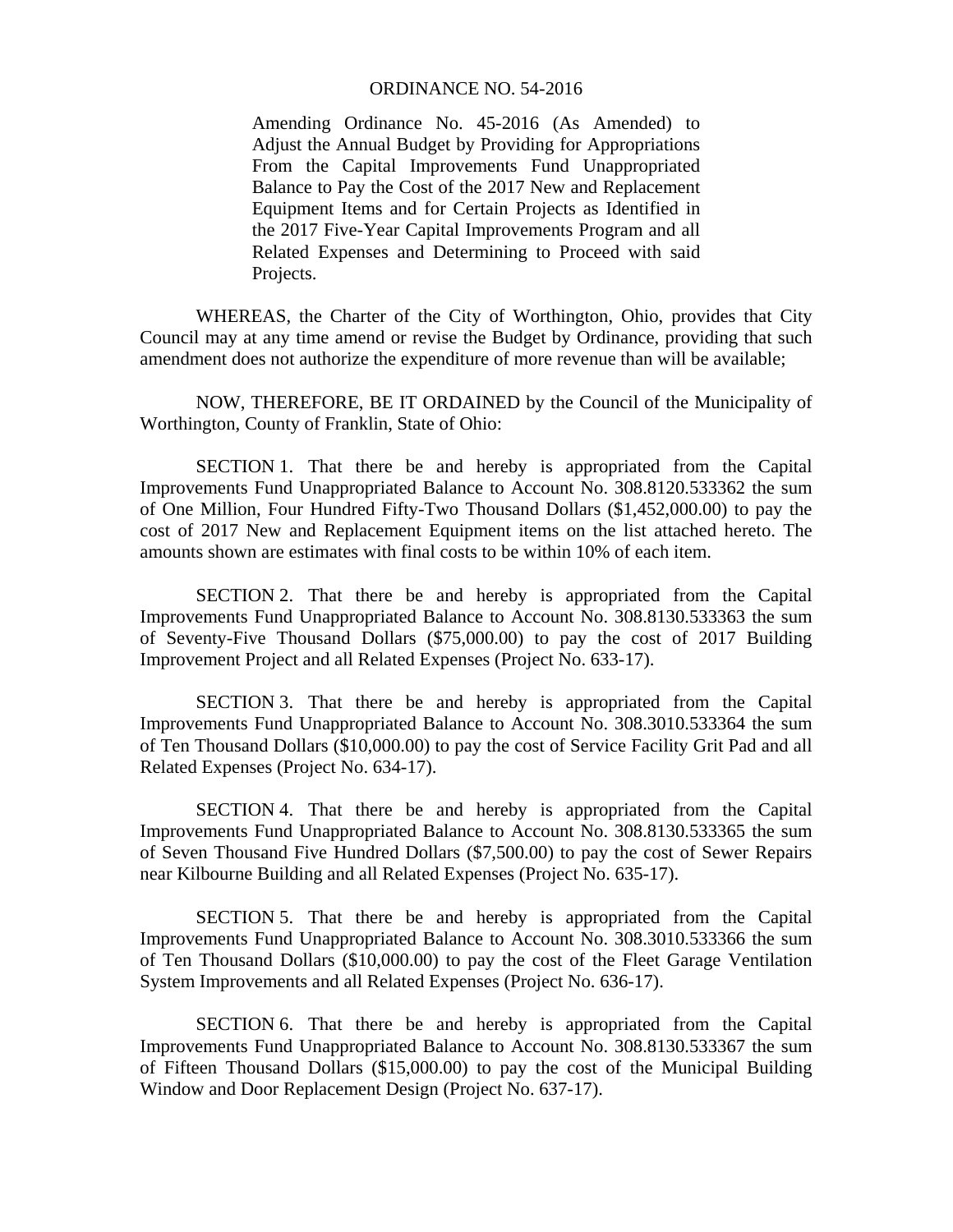## ORDINANCE NO. 54-2016

SECTION 7. That there be and hereby is appropriated from the Capital Improvements Fund Unappropriated Balance to Account No. 308.3010.533368 the sum of Twenty Thousand Dollars (\$20,000.00) to pay the cost of Fuel Dispensing System and Tank Farm Replacement Study and all Related Expenses (Project No. 638-17).

SECTION 8. That there be and hereby is appropriated from the Capital Improvements Fund Unappropriated Balance to Account No. 308.8140.533369 the sum of Twenty-Five Thousand Dollars (\$25,000.00) to pay the cost of the Upper Rush Run Stream Restoration Improvements and all Related Expenses (Project No. 639-17).

SECTION 9. That there be and hereby is appropriated from the Capital Improvements Fund Unappropriated Balance to Account No. 308.4010.533370 the sum of Twenty-Five Thousand Dollars (\$25,000.00) to pay the cost of the Community Center Window Replacements and all Related Expenses (Project No. 640-17).

SECTION 10. That there be and hereby is appropriated from the Capital Improvements Fund Unappropriated Balance to Account No. 308.4010.533371 the sum of Seven Thousand Five Hundred Dollars (\$7,500.00) to pay the cost of the Urban Forestry Restoration Program and all Related Expenses (Project No. 641-17).

SECTION 11. That there be and hereby is appropriated from the Capital Improvements Fund Unappropriated Balance to Account No. 308.4010.533372 the sum of Twenty Thousand Dollars (\$20,000.00) to pay the cost of the McCord Park Master Planning Project and all Related Expenses (Project No. 642-17).

SECTION 12. That there be and hereby is appropriated from the Capital Improvements Fund Unappropriated Balance to Account No. 308.4010.533373 the sum of Forty-Five Thousand Dollars (\$45,000.00) to pay the cost of the Dog Park Parking Lot Addition and all Related Expenses (Project No. 643-17).

SECTION 13. That there be and hereby is appropriated from the Capital Improvements Fund Unappropriated Balance to Account No. 308.4010.533374 the sum of Twenty-One Thousand Dollars (\$21,000.00) to pay the cost of the Olentangy Parklands Tennis Court Fencing and all Related Expenses (Project No. 644-17).

SECTION 14. That there be and hereby is appropriated from the Capital Improvements Fund Unappropriated Balance to Account No. 308.4010.533375 the sum of Twenty-One Thousand Dollars (\$21,000.00) to pay the cost of the Irrigation Controller Replacements and all Related Expenses (Project No. 645-17).

SECTION 15. That there be and hereby is appropriated from the Capital Improvements Fund Unappropriated Balance to Account No. 308.8140.533376 the sum of Twenty Thousand Dollars (\$20,000.00) to pay the cost of the Granby Street Drainage Improvements and all Related Expenses (Project No. 646-17).